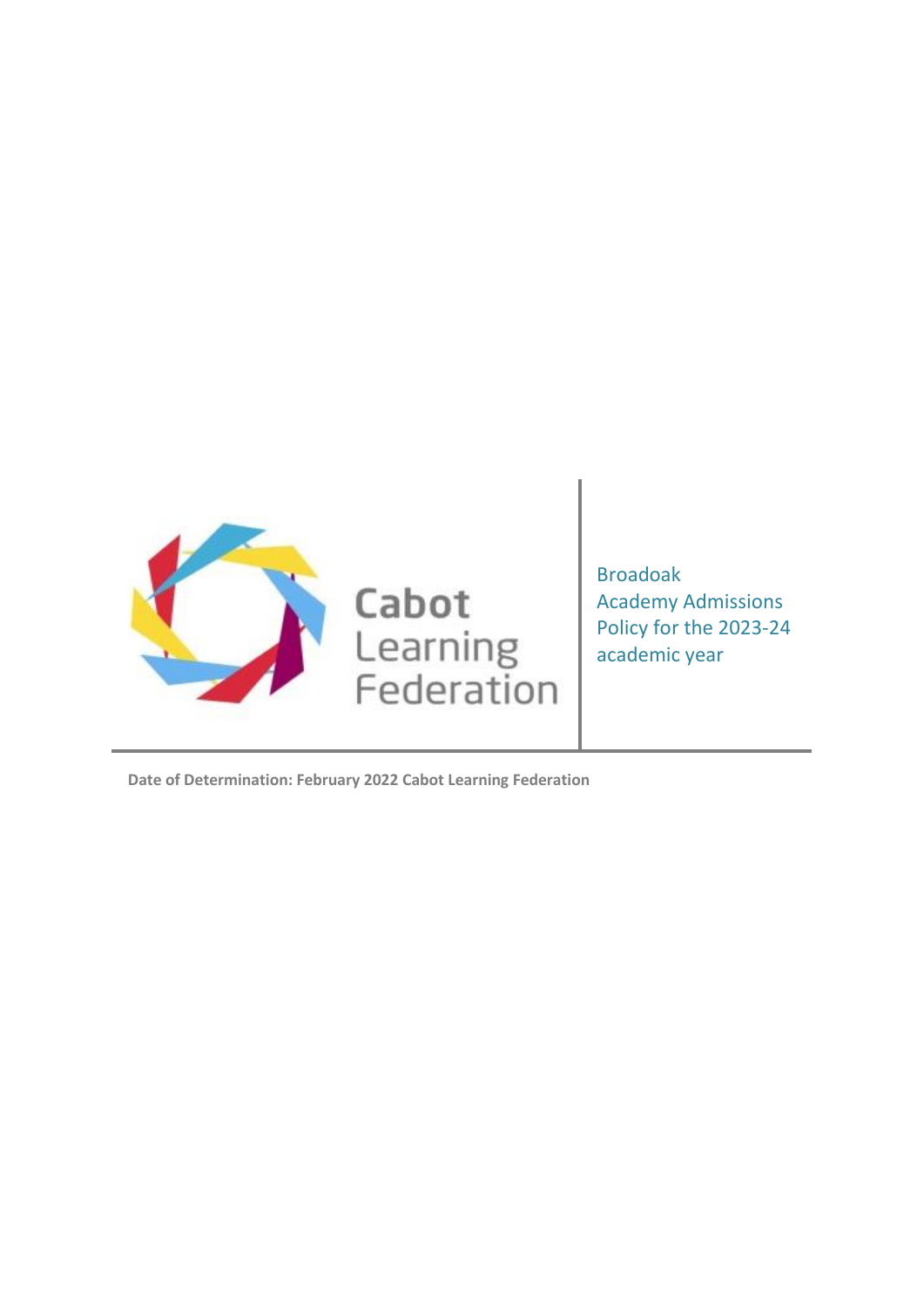

# <span id="page-1-0"></span>**History of most recent Policy changes**

| <b>Date</b>      | Page                                                                                                                                               | <b>Change</b>    | Origin of Change e.g. TU request,<br><b>Change in legislation</b>     |
|------------------|----------------------------------------------------------------------------------------------------------------------------------------------------|------------------|-----------------------------------------------------------------------|
| Date             | E.g. Whole<br>Document                                                                                                                             | Detail of change | Reason for change                                                     |
| November<br>2020 | Whole<br>Transfer of existing policy onto CLF<br>template. No material changes to<br>Document<br>policy or oversubscription criteria<br>federation |                  | To ensure a clear and consistent<br>approach to admissions across the |
|                  |                                                                                                                                                    |                  |                                                                       |
|                  |                                                                                                                                                    |                  |                                                                       |
|                  |                                                                                                                                                    |                  |                                                                       |
|                  |                                                                                                                                                    |                  |                                                                       |
|                  |                                                                                                                                                    |                  |                                                                       |
|                  |                                                                                                                                                    |                  |                                                                       |
|                  |                                                                                                                                                    |                  |                                                                       |
|                  |                                                                                                                                                    |                  |                                                                       |
|                  |                                                                                                                                                    |                  |                                                                       |
|                  |                                                                                                                                                    |                  |                                                                       |
|                  |                                                                                                                                                    |                  |                                                                       |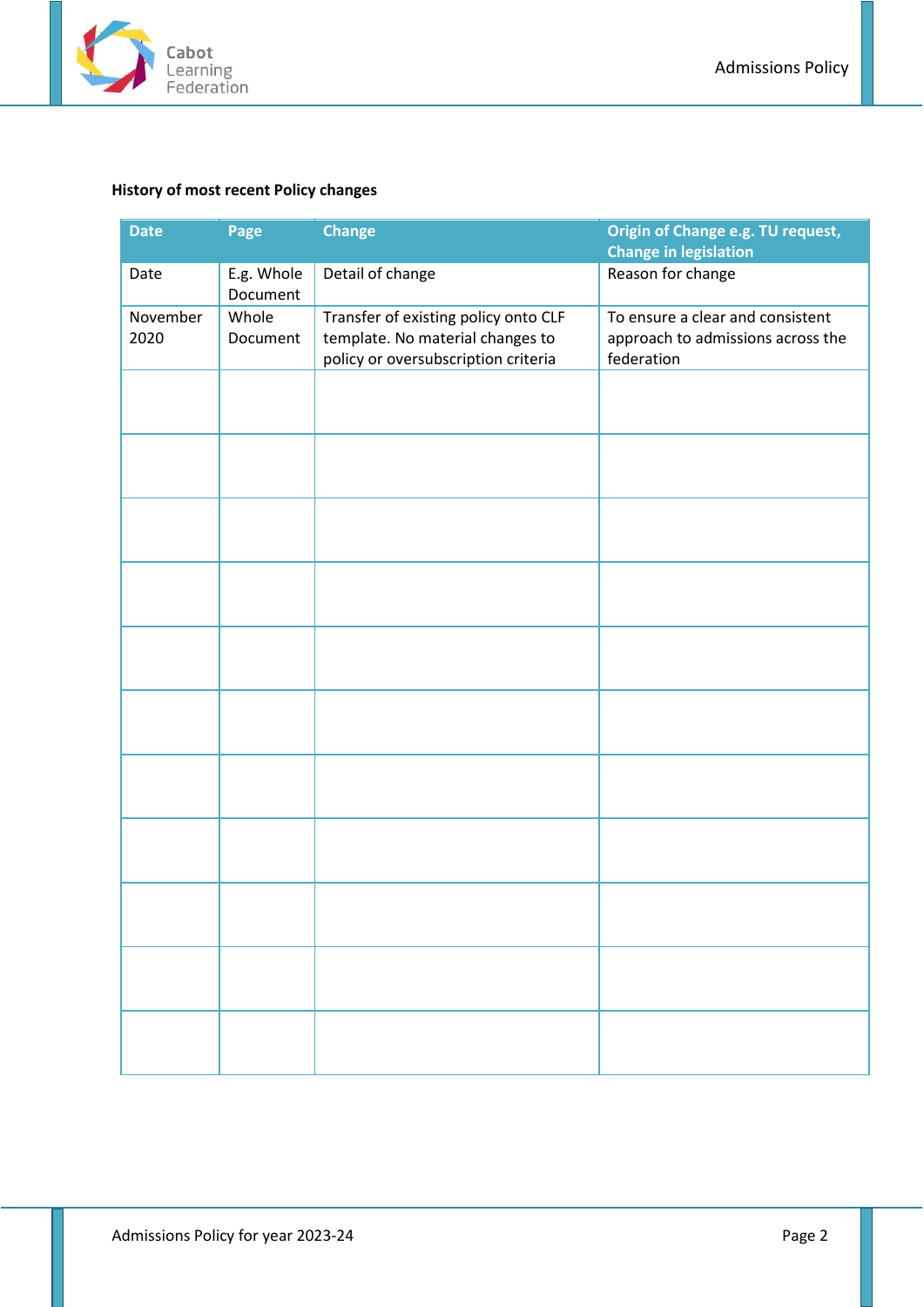

# <span id="page-2-0"></span>**Contents**

| $\mathbf{1}$ |  |
|--------------|--|
| 2            |  |
| 3            |  |
| 4            |  |
| 5            |  |
| 6            |  |
| 7            |  |
| 8            |  |
| 9            |  |
| 10           |  |
| 11           |  |
| 12           |  |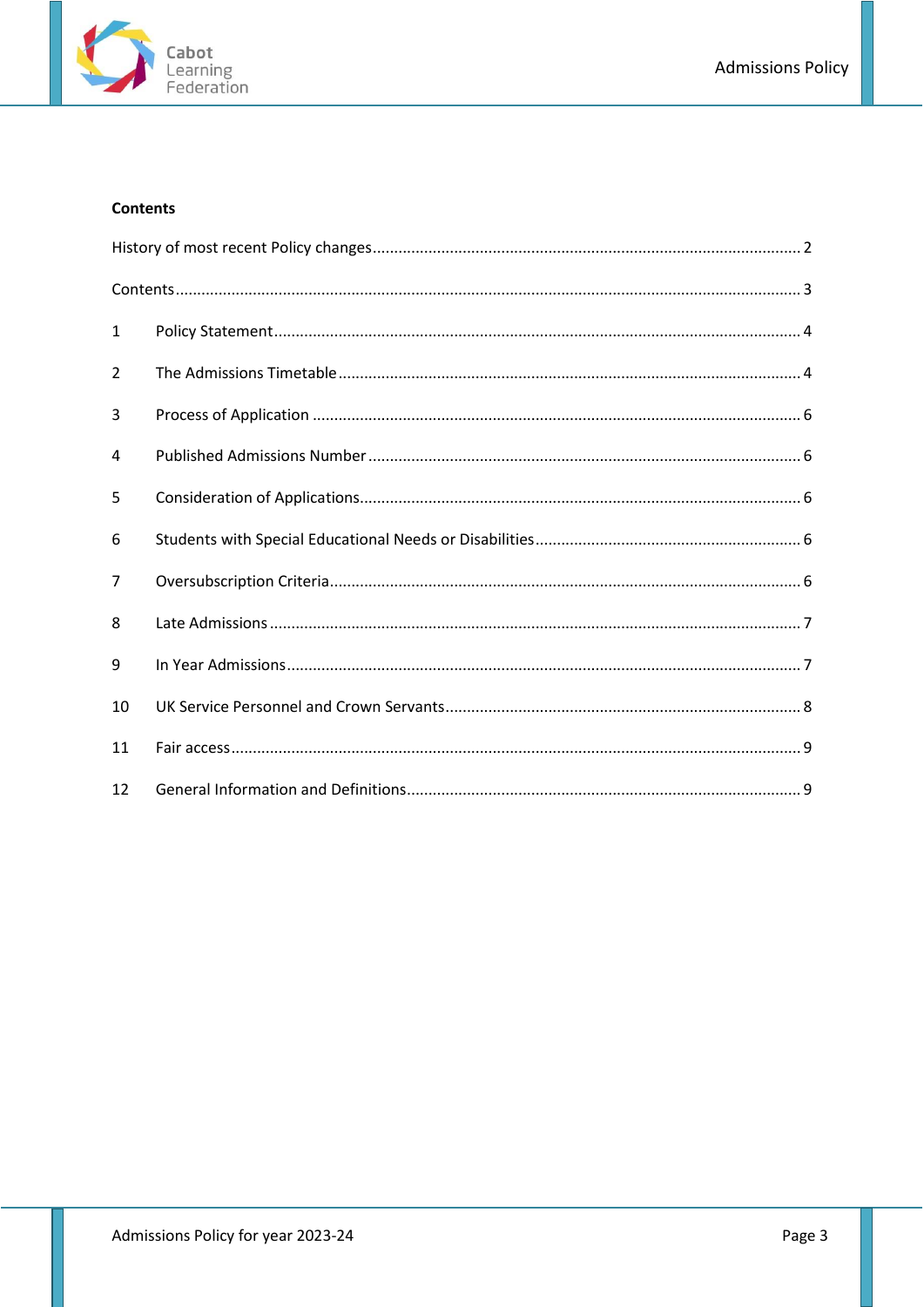



# <span id="page-3-0"></span>**1 Policy Statement**

- 1.1 The purpose of this policy is to make clear the admissions process to Broadoak Academy.
- 1.2 The Cabot Learning Federation (CLF) adheres to the statutory requirements and the principles outlined in the School Admissions Code [DfE September 2021], which all academies are required to adhere to via the Funding Agreement between Broadoak Academy and the Secretary of State.
- 1.3 The CLF has agreed that the admission arrangements will remain in line with the agreed arrangements for North Somerset maintained non-denominational secondary and primary schools.
- 1.4 More information about the CLF can be found on the website as follows: [clf.uk.](https://clf.uk/)
- 1.5 The policy covering admissions for Post 16 students across the federation is not contained in this document. Please visit the Cabot Learning Federation website to view the admissions policies for Post 16 provision in the federation.

## <span id="page-3-1"></span>**2 The Admissions Timetable**

## **2.1 Consultation**

- 2.1.1 The Cabot Learning Federation (CLF) sets out admission arrangements annually. Where changes are proposed to admission arrangements, the federation will first publicly consult on those arrangements. If no changes are made to admission arrangements, the Academy admissions policy will be consulted on at least once every 7 years.
- 2.1.2 For admission arrangements for entry in September 2023 and all subsequent years, consultation will be for a minimum of 6 weeks and will take place between 1 October and 31 January of the school year before those arrangements are to apply. An illustration of these timeframes is contained in Table 1 below.
- 2.1.3 As their own admission authority, CLF academies are not required to consult on their Published Admission Number (PAN) where they propose either to increase or keep the same PAN; however where a PAN is increased the Academy will notify the LA and publish details on the Academy website.
- 2.1.4 When consultation is required, the CLF will consult the following parties on the proposed admission arrangements: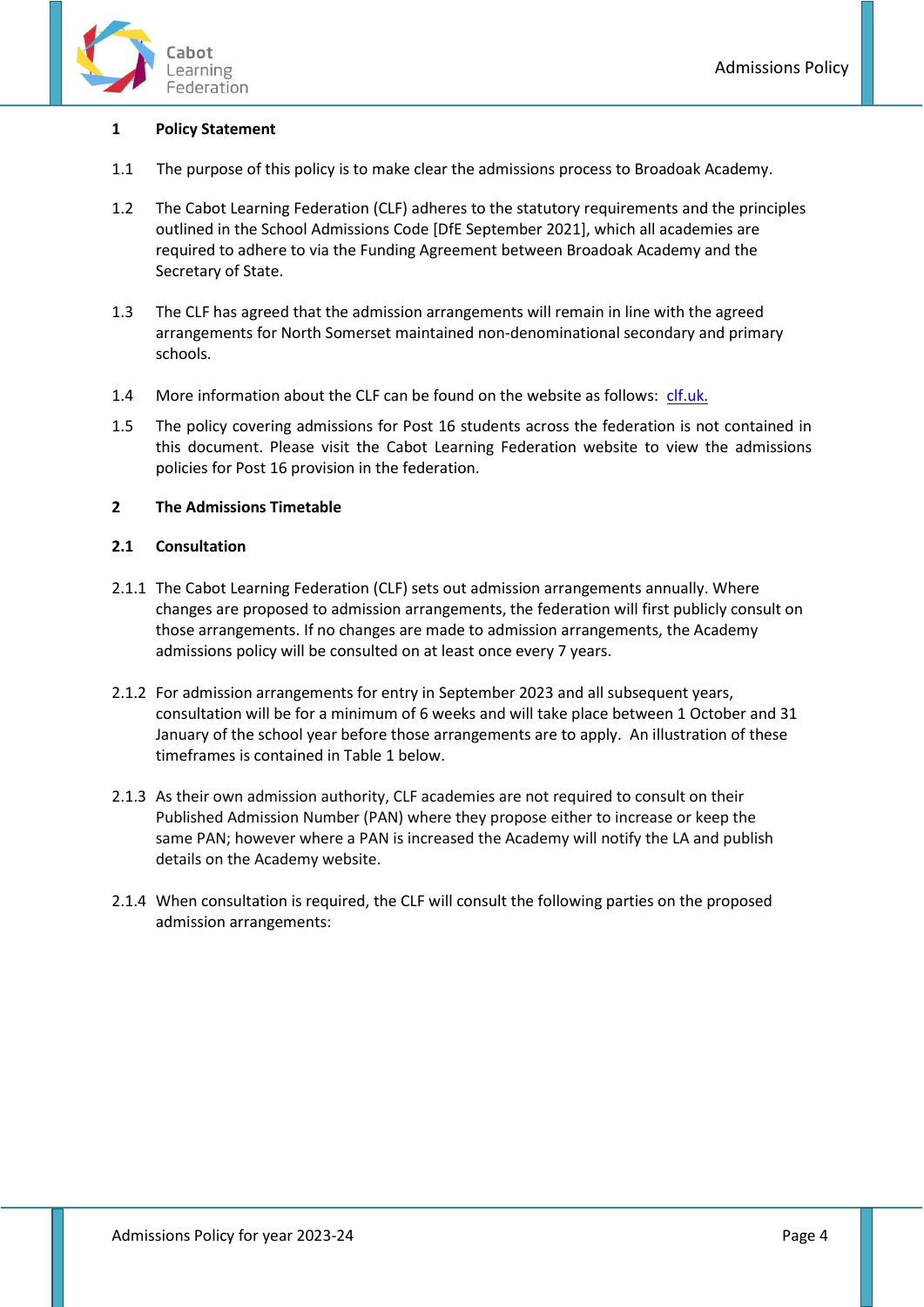

#### 2.1.5

- a. Parents/carers of children between the ages of 2 18;
- b. North Somerset LA;
- c. The Admission Forum for North Somerset LA (where this exists);
- d. Any other admission authorities for primary and secondary schools located within the relevant area for consultation set by North Somerset LA;
- e. Any other governing body/Academy Council for primary and secondary schools (as far as not falling within paragraph c) located within the relevant area for consultation;
- f. Affected admission authorities in neighbouring local authority areas.

## **2.2 Determination**

2.2.1 Once feedback from the consultation has been considered the CLF must determine the admission arrangements and must notify the Local Authority (LA) of these and publish them on the relevant Academy website.

## **2.3 Offers and Acceptance of Offers**

2.3.1 Offers are made and need to be accepted by the dates set out at Table 1 below.

Table 1 Admissions Timetable

|                          | <b>Admission in September</b><br>2022 | <b>Admission in September</b><br>2023 | <b>Admission in September</b><br>2024 |  |
|--------------------------|---------------------------------------|---------------------------------------|---------------------------------------|--|
| Consultation period      | 6 weeks between 1                     | 6 weeks between 1                     | 6 weeks between 1                     |  |
| for changes to the       | October 2020 and 31                   | October 2021 and 31                   | October 2022 and 31                   |  |
| <b>Admissions Policy</b> | January 2021                          | January 2022                          | January 2023                          |  |
| The CLF must             |                                       |                                       |                                       |  |
| determine                | 28 February 2021                      | 28 February 2022                      | 28 February 2023                      |  |
| admission                |                                       |                                       |                                       |  |
| arrangements by          |                                       |                                       |                                       |  |
| The CLF must             |                                       |                                       |                                       |  |
| publish the appeals      | 28 February 2021                      | 28 February 2022                      | 28 February 2023                      |  |
| timetable by             |                                       |                                       |                                       |  |
| The CLF must notify      |                                       |                                       |                                       |  |
| the LA of the            |                                       |                                       |                                       |  |
| arrangements and         | 15 March 2021                         | 15 March 2022                         | 15 March 2023                         |  |
| publish them on          |                                       |                                       |                                       |  |
| the website by           |                                       |                                       |                                       |  |
| Applications from        | Secondary: 31 October                 | Secondary 31 October                  | Secondary 31 October                  |  |
| parents/carers           | 2021                                  | 2022                                  | 2023                                  |  |
| close                    | Primary: 15 January 2022              | Primary: 15 January 2023              | Primary: 15 January 2024              |  |
| Offers made to           | Secondary: 1 March 2022               | Secondary: 1 March 2023               | Secondary: 1 March 2024               |  |
| parents/carers on        | Primary: 16 April 2022                |                                       | Primary: 16 April 2024                |  |
| National Offer Day*      |                                       | Primary: 16 April 2023                |                                       |  |
| Appeals must be          | 20 school days following              | 20 school days following              | 20 school days following              |  |
| made by                  | offer of place                        | offer of place                        | offer of place                        |  |

\*National Offer Day is on the date specified or the next working day where the specified date is a weekend or bank holiday.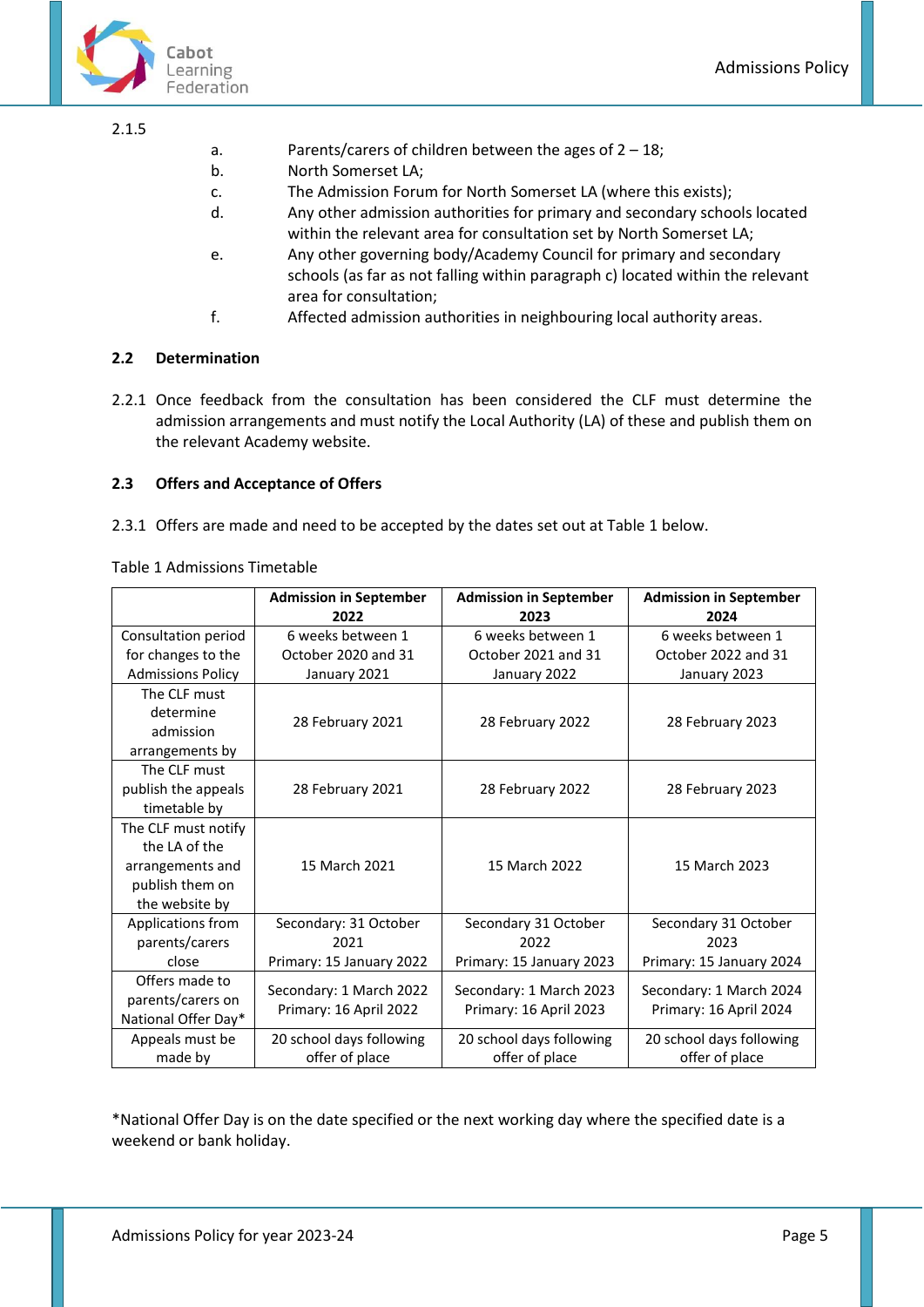

# <span id="page-5-0"></span>**3 Process of Application**

3.1 Applications for places at the Academy will be made in accordance with North Somerset Local Authority's co-ordinated admission arrangements, and will be made on the Common Application Form (CAF) provided and administered by the Local Authority. The CAF can be found by visitin[g North Somerset Admissions website.](https://www.n-somerset.gov.uk/my-services/schools-learning/school-admissions/applying-school-place) Alternatively, parents/carers can contact the Academy who will provide them with a copy of the form.

#### <span id="page-5-1"></span>**4 Published Admissions Number**

- 4.1 Broadoak Academy has a PAN of 180 places in Year 7 leading to a total number of 900 places across Years 7 to 11 when at full capacity.
- 4.2 The policy covering admissions for Post 16 students across the federation is not contained in this document. Please visit the Cabot Learning Federation website to view the admissions policies for Post 16 provision in the federation.

#### <span id="page-5-2"></span>**5 Consideration of Applications**

5.1 The LA will consider all application for places. Where fewer than 180 applications are received, the LA will offer places to all those who have applied.

#### <span id="page-5-3"></span>**6 Students with Special Educational Needs or Disabilities**

6.1 Children with an EHC Plan are placed in schools/academies through the arrangements set out in the SEND Code of Practice and not through these admission criteria. All admission authorities are required by Section 324 of the Education Act 1996 to admit to the academy a child with an EHC Plan that names the academy. Academies must admit such children whether they have places or not. Any appeal concerning the statement of the admission is to the independent First-Tier Tribunal (Health, Education and Social Care Chamber). Parents/carers of children with an EHC Plan should contact their child's lead professional for any further information.

#### <span id="page-5-4"></span>**7 Oversubscription Criteria**

7.1 Where the number of applications for admissions is greater than the Published Admission Number (PAN), applications will be considered against the criteria set out below. These are listed in priority order and will be applied to all applications received by the published closing date. Notes/definitions to the oversubscription criteria are set out in section 12 General Information and Definitions.

When the furthest distance to qualify for a place relates to a household containing two or more children living at the same address for the majority of the time, for whom applications are made (e.g. twins), the place will be offered to one child, which will be determined by drawing lots, unless the admission authority agrees to admit the subsequent child(ren). If the subsequent child(ren) from a multiple birth (e.g. twin, triplet etc) are admitted are for an Infant Class size year group, the admission would be considered as an excepted child under infant class size legislation (School Admissions Code 2021 section 2.16 g).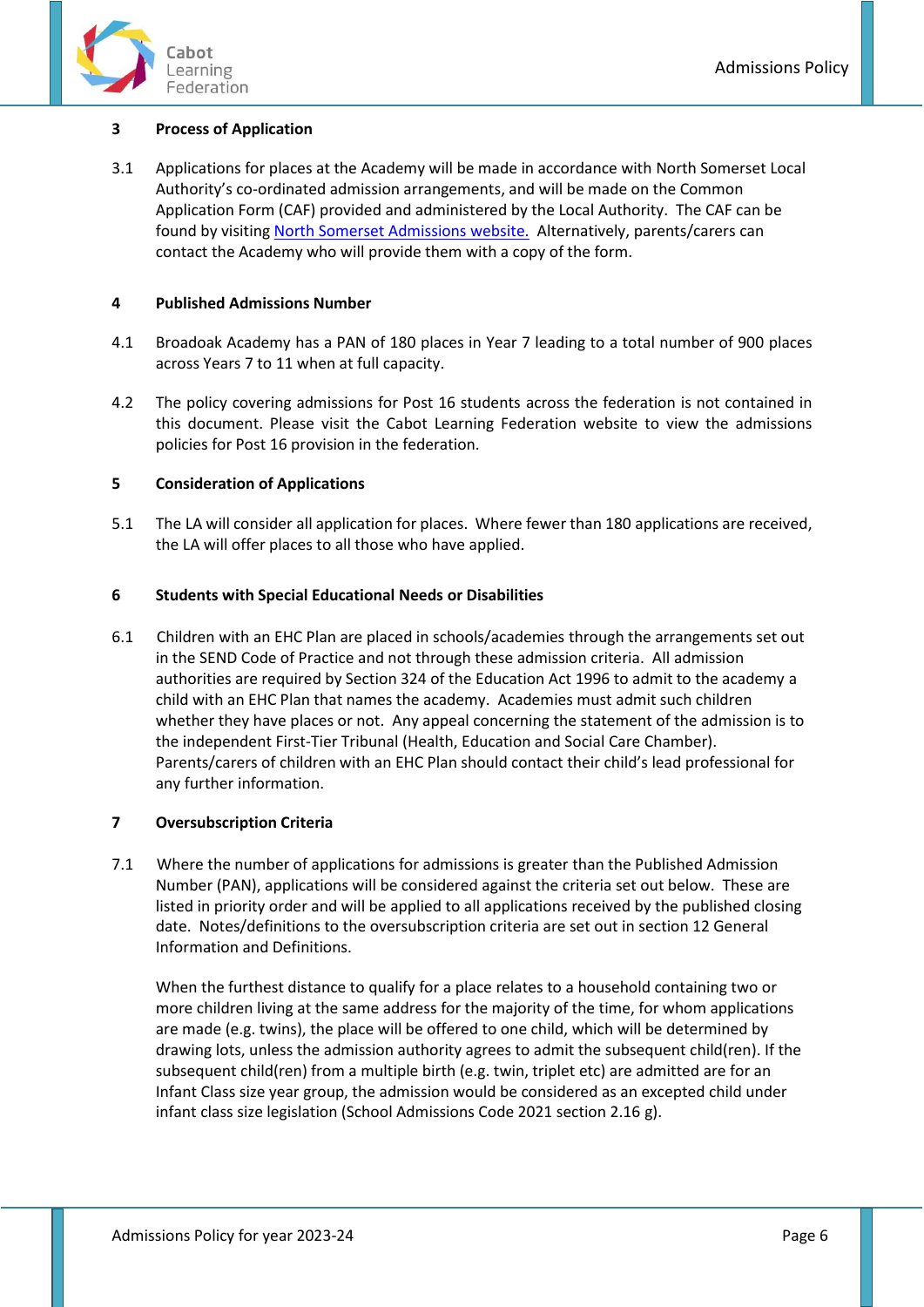

1. Children in Care at the time of application and children who were previously in Care but ceased to be so because they were adopted (or became subject to a child arrangements order or special guardianship order) immediately following having been in Care.

2. Children living in Broadoak Academy's First Geographical Area with a brother or sister who will be attending Broadoak Academy at time of admission.

3. Children living in Broadoak Academy's First Geographical Area living closest to the Academy.

4. Children living outside Broadoak Academy's First Geographical Area with a brother or sister who will be attending Broadoak Academy at time of admission

5. Children living outside Broadoak Academy's First Geographical Area living closest to the College.

- 7.2 Within each criterion, priority will be given to children living closest to the school measured in a direct line. Broadoak Academy's First Geographical Area is shown in the map at the end of this policy.
- 7.3 A First Geographical Area is an area of priority for a school. Living in this area does not guarantee a child a place at the school but they may receive priority over children who live outside the First Geographical Area.

# <span id="page-6-0"></span>**8 Late Admissions**

- 8.1 Applications must be received by 31 October 2022, otherwise the application will be recorded as late. Late applications will not be considered in the first round of allocations and an outcome will not be sent on the National Offer Day. Please see North Somerset Council's coordinated scheme for this intake for full details.
- 8.2 Late applications will not be considered until offers have been made to on time applicants and in accordance with the dates set out in the North Somerset LA's Admission Scheme.

#### <span id="page-6-1"></span>**9 In Year Admissions**

- 9.1 The following applications will be treated as in-year admissions during 2023-24:
	- applications for admission to Year 7 which are received after 1 September 2023
		- all other applications for admission to Years 8 to 11.

#### 9.2 **Applications**

9.2.1 Except for deferred entry for Reception Year Group children, applications will not normally be considered in advance of the date the place is required, this will be approximately 35 days for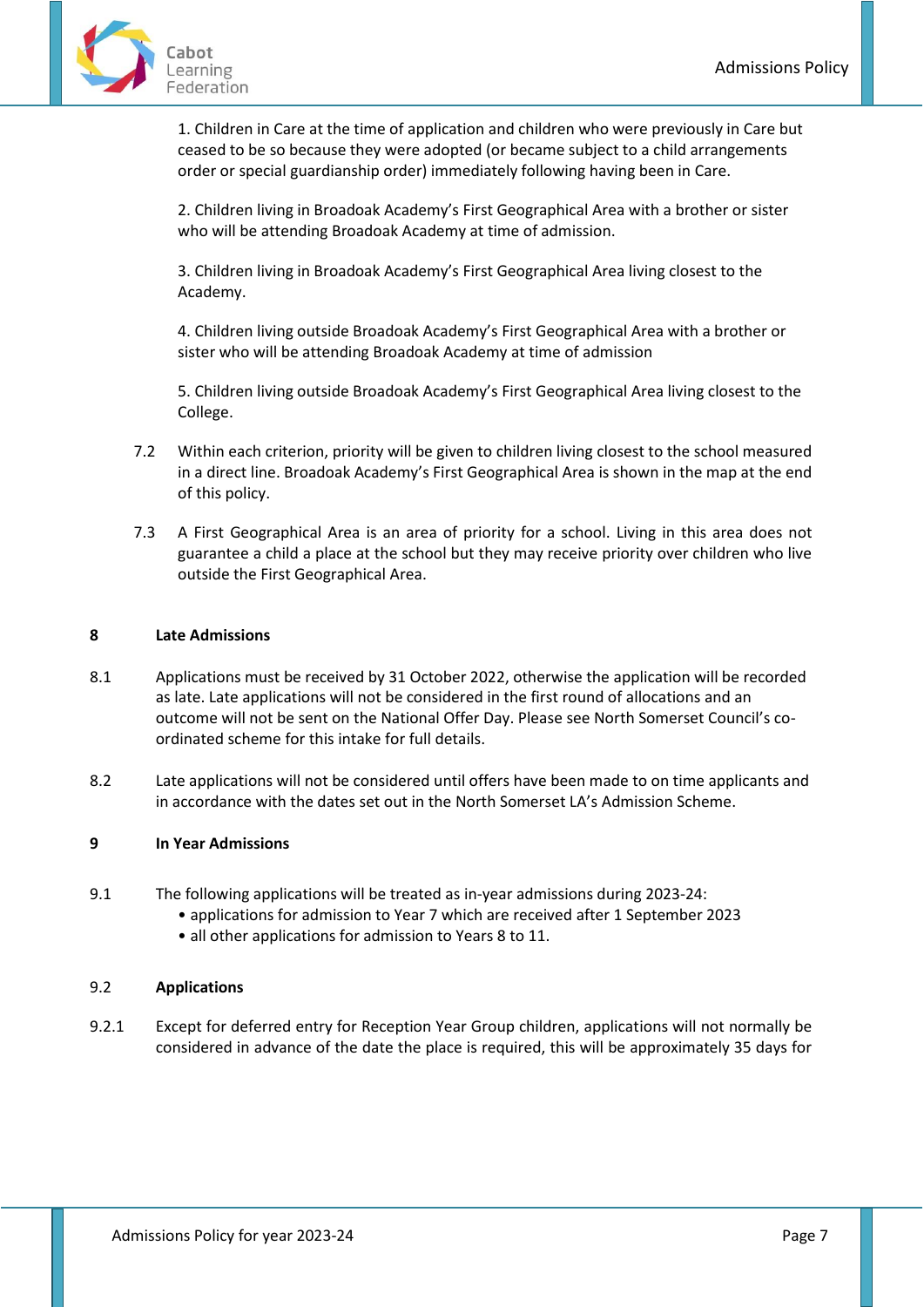

those moving house, and 21 days for those not moving house. However, applications for admission in September 2023 can be made from 1 June 2023.

#### 9.3 **Outcome**

9.3.1 Any offers must be responded to within 21 days of the date of the letter. Any request for an extension beyond the required reply date will be considered on an individual basis.

#### 9.4 **Alternative places**

9.4.1 The Admissions Authority is required to notify North Somerset Council of any in year transfer applications received and the outcome of them. If a place is unable to be offered at a preferred school and the applicant is, or has proven they will be, a resident of North Somerset then the Council will either:

> 1. offer a place at the nearest school to the home address with a place available 2. advise the applicant of places that may be available at Own Admission Authority school(s)

3. if the child is currently attending the nearest available school to the home address, the Council is not required to take any actions.

#### 9.5 **Waiting list**

- 9.5.1 Where there are more children than places available, a waiting list will operate for each year group. If parents would like their child's name to be added to the waiting list they must request it, as no child is added automatically. The waiting list will be maintained on a two term basis. If applicants wish to remain on the waiting list they must request this for the start of terms 1, 3 or 5. Any applicants that have not requested to be kept on the waiting list will not be considered for any vacancies that may arise.
- 9.5.2 Term dates can be found at [www.n-somerset.gov.uk/school-term-dates.](https://www.n-somerset.gov.uk/my-services/schools-learning/local-schools/school-term-dates) Any application or appeal that is yet to be processed will be considered for a vacancy along with those already on the waiting list. When filling a vacancy, all those seeking a place at the time the decision is made (not at the time the vacancy occurs) will be considered.
- 9.5.3 Children who are the subject of a direction by a Council to admit or those who are allocated a school in accordance with the Fair Access Protocol, will take precedence over those on the waiting list.
- 9.5.4 Priority will not be given on the basis of the date an application was added to the list. All applications must be ranked in line with the admission authority's oversubscription criteria and any allocations will be made using this. Each child added to a waiting list will require the list to be ranked again in line with the published oversubscription criteria. Waiting list positions can go up as well as down as additional applicants are added to or removed from the waiting list and ranked in accordance with the specific oversubscription criteria.

#### <span id="page-7-0"></span>**10 UK Service Personnel and Crown Servants**

For UK Service Personnel and other Crown Servants, where possible, places may be allocated in advance of the pupils return to the UK provided the MOD, FCO or GCHQ have provided a letter declaring a return date and residency placement. Places may be offered and reserved up to one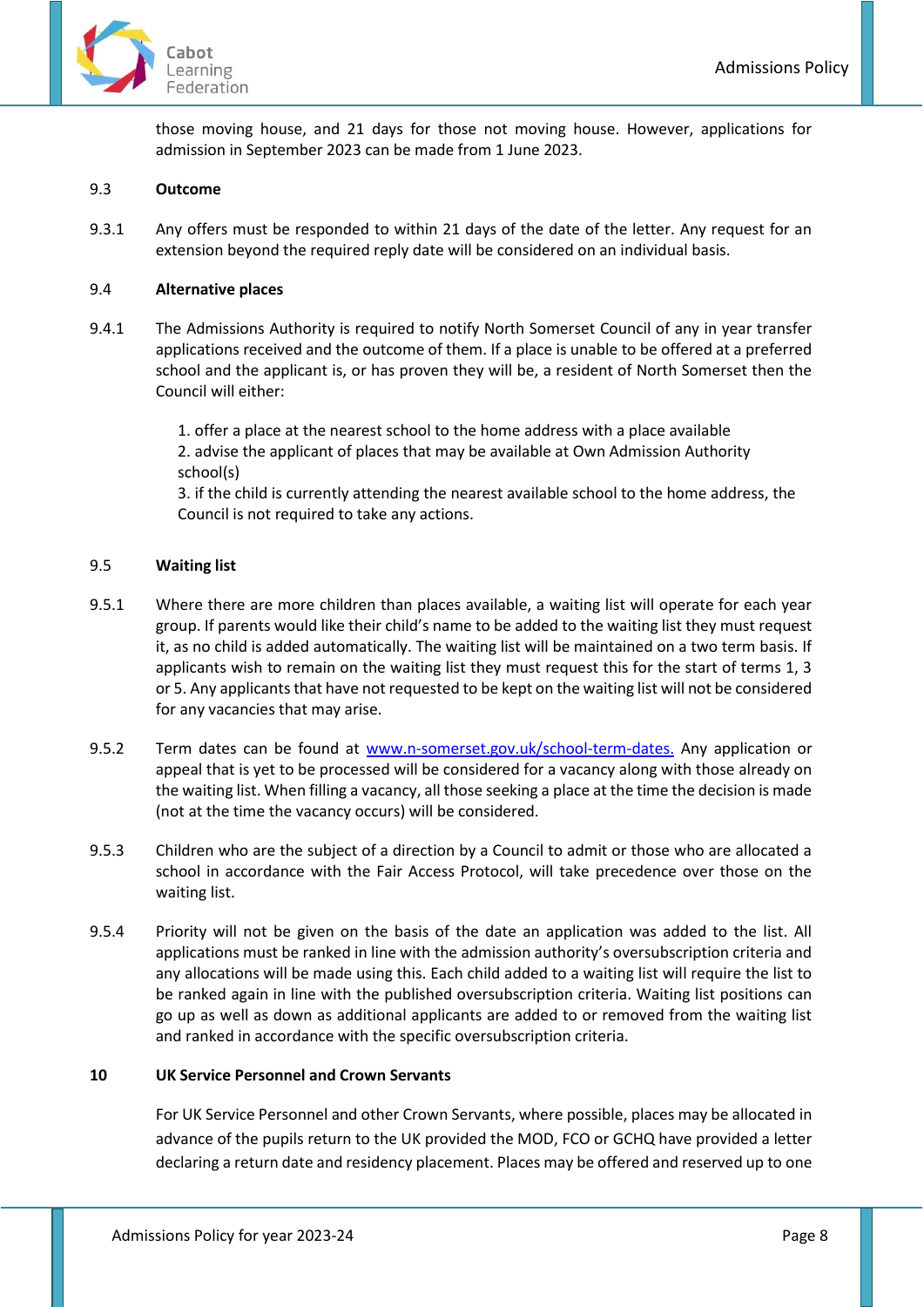

term in advance of the place being required. North Somerset operates 6 terms per year. Term dates can be found a[t www.n-somerset.gov.uk/school-term-dates.](https://www.n-somerset.gov.uk/my-services/schools-learning/local-schools/school-term-dates)

#### <span id="page-8-0"></span>**11 Fair access**

11.1 Each Local Authority must have a Fair Access Protocol, agreed with the majority of schools in its area to ensure that - outside the normal admissions round - unplaced children, especially the most vulnerable, are offered a place at a suitable school as quickly as possible. In agreeing a protocol, the Local Authority must ensure that no school - including those with available places – is asked to take a disproportionate number of children who have been excluded from other schools, or who have challenging behaviour. The protocol must include how the Local Authority will use provision to ensure that the needs of pupils who are not ready for mainstream schooling are met. The Fair Access Protocol is available at [www.n-somerset.gov.uk/fair-access-protocol](http://www.n-somerset.gov.uk/fair-access-protocol) 

#### <span id="page-8-1"></span>**12 General Information and Definitions**

#### 12.1 **Who can apply**

- 12.1.1 Applications will be accepted for children who meet one or more of the following:
	- they are resident in the UK
	- they hold full British Citizen Passports
	- they are from countries whose passports have been endorsed to show that they have the [right to abode](https://www.gov.uk/right-of-abode) in this country

Applications for children who do not meet one of the above will not be accepted until the child is in this country.

#### 12.2 **Parent**

12.2.1 This includes all of those people, including carers, who have parental responsibility for a child as set out in the Children Act 1989. All references within this document to parent(s) therefore include carers.

#### 12.3 **Home address**

- 12.3.1 A child's home address is considered to be the place where the child permanently and ordinarily resides for the majority of the time as at the closing date and time. This would normally be the same address as a person who has parental responsibility for the child and is their main carer.
- 12.3.2 An address used for childcare arrangements cannot be used as the home address. The address of a child that is different from his/her parents where the move to this address is expressly linked to obtaining a school place will not be accepted.
- 12.3.3 Where parents do not live together, and the child spends equal amounts of time with both parents, the home will be considered to be that of the parent who made the application to be the child's home.
- 12.3.4 More than one address will not be accepted as the child's home address. If necessary, the terms of a residency order may clarify the home address. If parents share parental responsibility for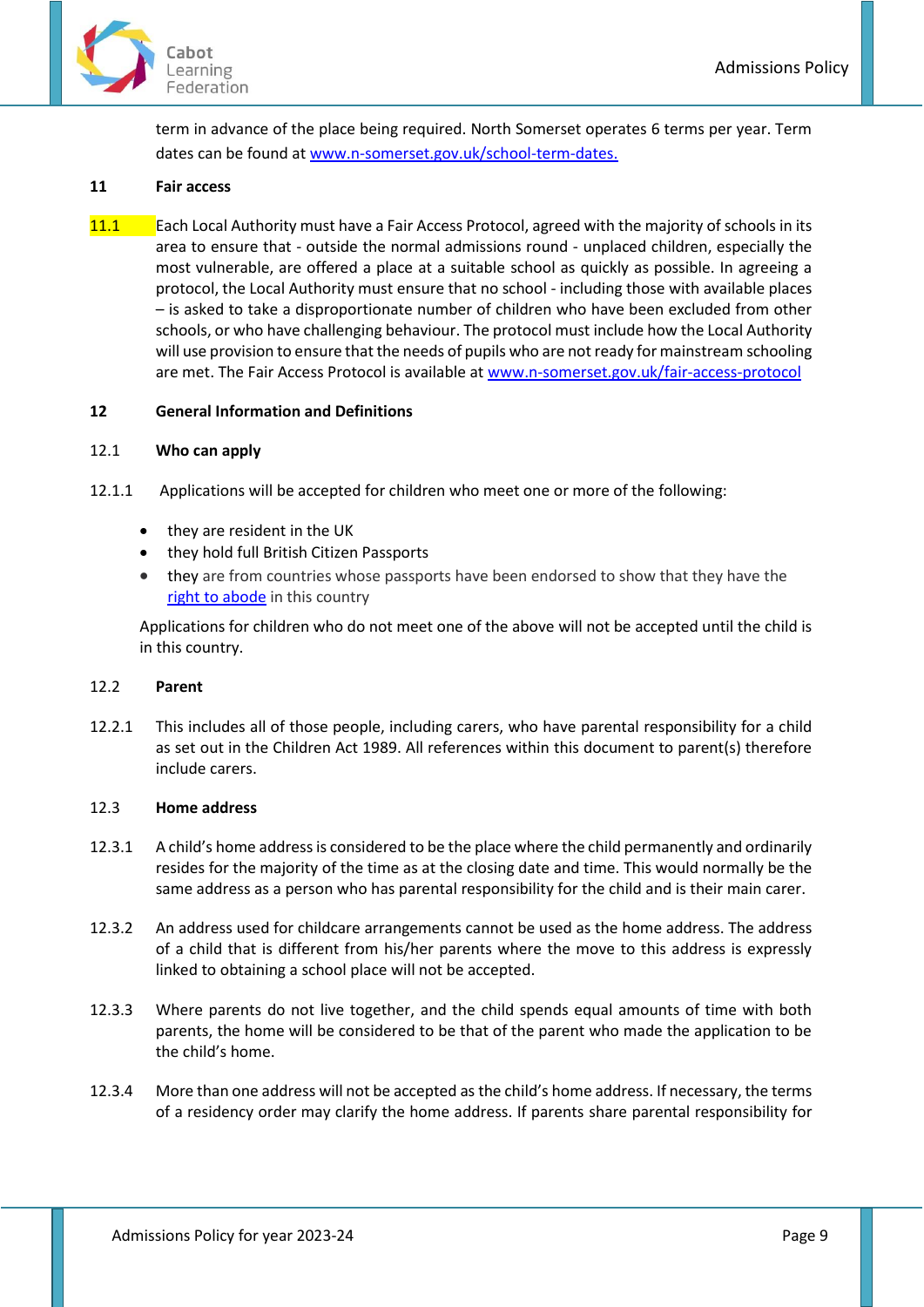

the child, and both parents submit an application form, both parents will be asked to determine which application should be considered and which application should be withdrawn.

- 12.3.5 If parents are unable to reach an agreement, a Specific Issues Order or a residency order will be requested to be seen for clarification on which address should be used. In the absence of any Specific Issues or residency order, the home address will be considered to be that of the parent with the primary day to day care and control of the child. In reaching this decision, evidence may be requested from both parents. Examples of evidence would be the address of the parent who receives Child Benefit and/or the address which is registered with a medical GP. Parents are urged to reach agreement but where they do not, the home address will be determined for them.
- 12.3.6 If a child is temporarily living away from his/her parents in a different Council area, the Council where the child ordinarily lives will continue to be the home Council.
- 12.3.7 Whilst the place of residence of the child for the first round of allocations would normally be his/her physical place of residence as at Closing Date and time for applications, it should be noted that in certain circumstances and acting in the interests of the child, an alternative place of residence may be used\*, for example where a child is temporarily living away from his/her parent's home and the new temporary place of residence is the home where the child is likely to be living whilst attending school.

\*If necessary this would be determined by North Somerset Council.

## 12.4 **Change of Address**

- 12.4.1 Parents must inform North Somerset Council if they change address as soon as possible or any offer of a place may be withdrawn. If a change of address will occur after the closing time and date (and before the start of term 1), and independent confirmation is submitted by the closing time and date, it will be considered in the first round of allocations.
- 12.4.2 Examples of independent confirmation of a change of address are:
	- a solicitor's letter confirming the exchange of contracts with a completion date,
	- a tenancy agreement signed by both parties,
	- a utility bill dated within three months prior to submission.
- 12.4.3 If the child is from a family of a Crown Servant or of UK Service Personnel, a letter from the MOD, FCO or GCHQ declaring a return date and residency area.
- 12.4.4 Applicants may also be required to provide proof that they have left the previous property, for example by supplying a final account utility bill.
- 12.4.5 If a new address is not accepted for a round of allocations, where none of the parental preferences can be offered, the alternative school offered will be based on the new address (providing details and independent confirmation is received before the round of allocation has been finalised).
- 12.4.6 Where a change of address is from one Local Authority to another, the Local Authority of the new address, will then normally be the home Local Authority. The new home Local Authority will then process the application and notify the parents of the outcome.

#### 12.5 **Documentary evidence**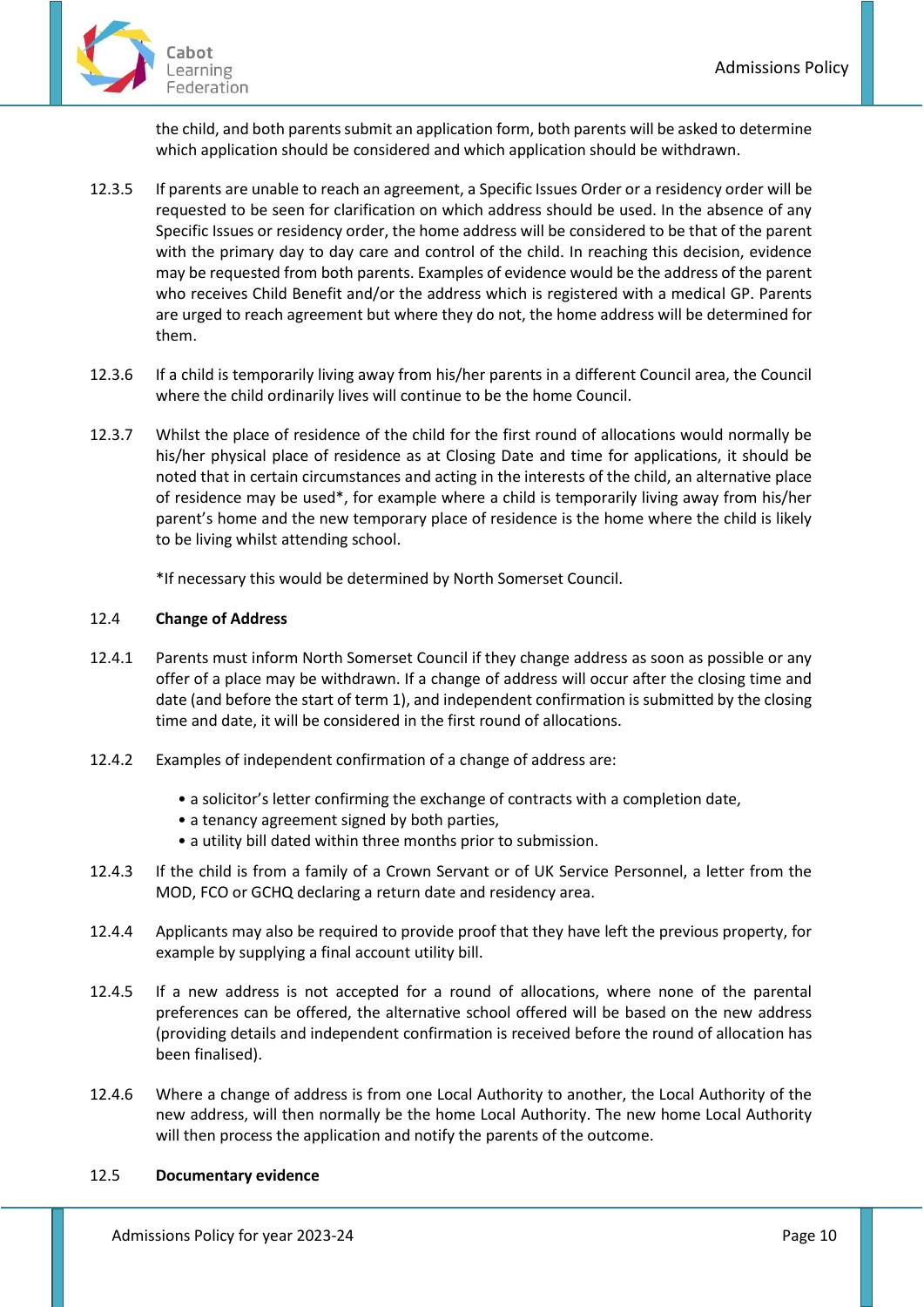- 12.5.1 The Admissions Authority reserves the right to require documentary evidence of the genuineness of a family address and if this is not produced, reserves the right to make its own enquiries.
- 12.5.2 The child's normal permanent home address where he or she lives with his or her parents or legal guardians will be used to decide where the child lives. If parents or guardians plan to move documentary evidence will be required.
- 12.5.3 Examples of evidence that may be acceptable to determine a child's address are:

1. A solicitor's letter confirming exchange of contracts and a completion date for a property which is being purchased or a property which is being sold.

2. A copy of a signed rental agreement or a solicitor's letter if moving to a Council or rented property and proof of your sale or Notice to Quit on your current/previous property.

3. A copy of a council tax bill or utility bill such as water, gas or electricity in your name for your newly owned or rented property together with proof of your sale or Notice to Quit on your current/previous property.

4. If you are moving in with a relative a letter from them will be required confirming the date you will be moving in together with a copy utility bill showing their name and address. A solicitor's letter will also be required confirming that completion of contracts has taken place on your sale or Notice to Quit on your current/previous property.

#### 12.6 **Supporting documents**

- 12.6.1 Any letters/supporting documents should also be submitted to the Admissions Authority. Applications and any letters/supporting documents received by the School Admissions Team at its office in Castlewood, Tickenham Road, Clevedon may also be accepted.
- 12.6.2 Whilst it is not the responsibility of other offices/schools, the Admissions Authority will use discretion and may accept applications/documents received by other Councils, Schools or other Council offices that are passed to the School Admissions Team. They will be accepted as on time if North Somerset Council feels they may have been submitted by the closing time and date.

#### 12.7 **Withdrawal of an offer**

12.7.1 The Admissions Authority reserves the right to withdraw an offer of a school place in certain limited circumstances.

#### 12.7.2 Examples include:

1. Where a parent has given fraudulent or intentionally misleading information such as a false address, which effectively denied a place to a child with a stronger claim.

2. Where a parent has not responded to an offer within the deadline set or to any subsequent reminder to reply within a further 7 days.

3. Where the offer was made as a result of an administrative error.

4. If children do not commence attendance at school at the date arranged for their child to commence and the school is not given a satisfactory reason for the absence.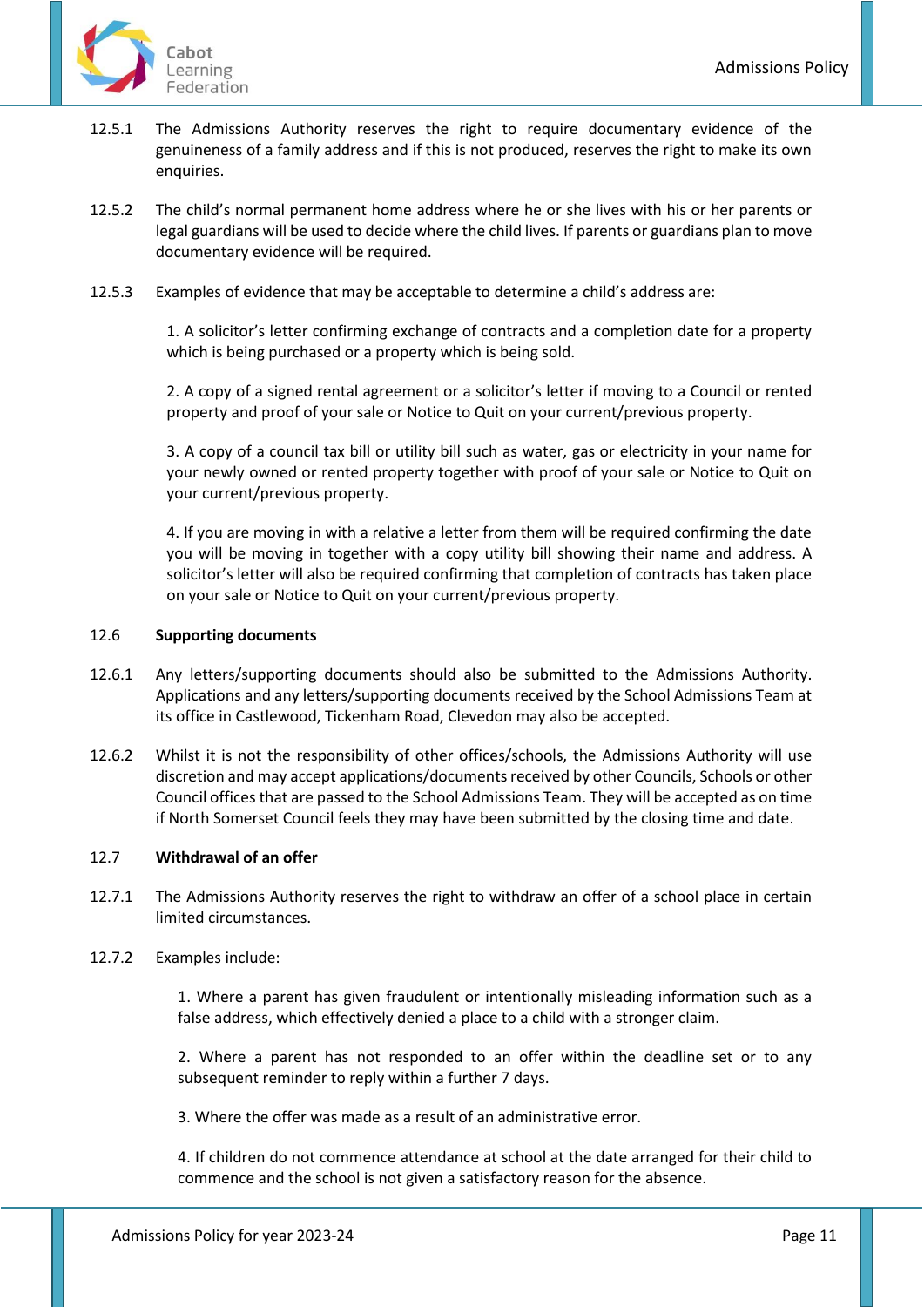

- 12.7.3 If a child or parent(s) move address but the parents do not inform the Admissions Authority, this may be deemed to be intentionally misleading and any place offered may be withdrawn if it has denied another child a place.
- 12.7.4 Where before offers are made, an application is deemed to be fraudulent or intentionally misleading the application will be considered on the basis of the correct information. It is the parent's responsibility to inform North Somerset Council and the Admissions Authority if their contact details change after making an application.

# 12.8 **Children in care**

- 12.8.1 Children in Care are defined as follows: Children in Care' are children who are (a) in the care of a local Council or (b) being provided with accommodation by a local Council in the exercise of their social services functions (see the definition in section 22(1) of the Children Act 1989).
- 12.8.2 For Children previously in Care:
	- this includes children who were adopted under the Adoption Act 1976 (see section 12 adoption orders) and children who were adopted under the Adoption and Children Act 2002 (see section 46 adoption orders)
	- child arrangements orders are defined in s.8 if the Children Act 1989, as amended by s.12 of the Children and Families Act 2014. Child arrangements orders replaced residence orders and any residence order in force prior to 22 April 2014 is deemed to be a child arrangements order
	- in accordance with Section 14A of the Children Act 1989, a Special Guardianship Order is defined as an order appointing one or more individuals to be a child's special guardian (or special guardians)
	- Children who appear (to the admission authority) to have been in state care outside of England and ceased to be in state care as a result of being adopted.

#### 12.9 **Brothers and sisters**

- 12.9.1 To be considered as a brother or sister a child must be living at the same address for the majority of the time (at least 50% of the time), as a full, half, step or adoptive brother/sister.
- 12.9.2 Full and adoptive brothers/sisters are defined as children who have the same biological or adoptive parents.
- 12.9.3 Half brothers/sisters are defined as children who share only one biological or adoptive parent.
- 12.9.4 Step brothers/sisters are defined as children who are not necessarily related biologically (including foster children) but are living in the same household for the majority of the time at the address the Admissions Authority considers to be the address of the child for whom the application is made.
- 12.9.5 It is the responsibility of parents to ensure that they declare on their application if they have a child (or have been allocated a place for a child) at their preferred school(s) or to inform the Admissions Authority if a child obtains a place after they have applied.
- 12.9.6 A brother or sister must be attending (or is expected by the Admissions Authority to be attending) the school at the time of admission. A child attending a nursery/pre-school part of a school does not count as a brother or sister attending the school at the time of admission.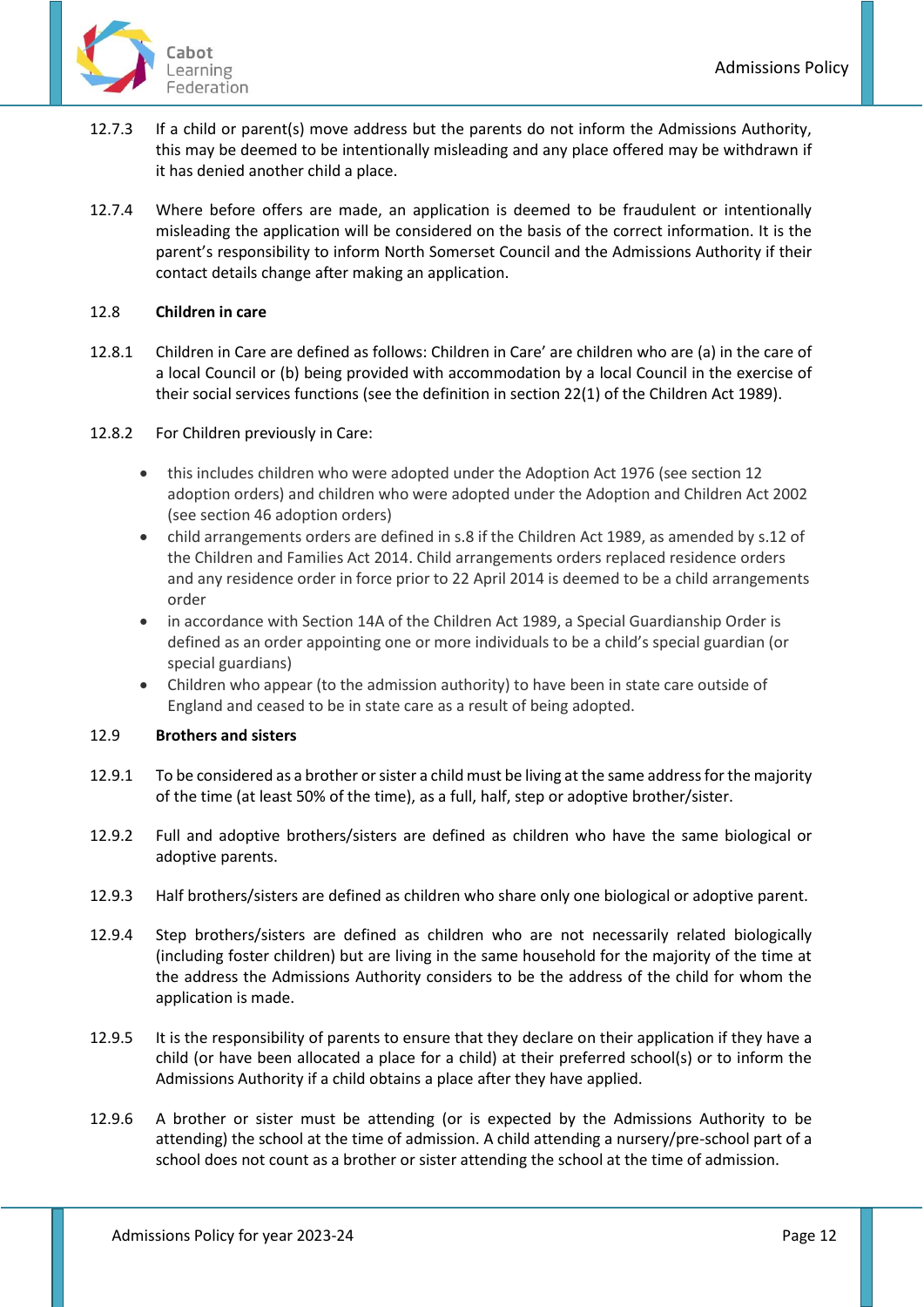

#### 12.10 **Distances**

- 12.10.1 A direct line distance is where distances are measured in a straight line between the address point of the child's home and the main entrance marker for the school, indicated on North Somerset Council computerised system(s). Unless stated otherwise, where the direct line distances are equal, the ranking of applications will be determined by drawing lots.
- 12.10.2 If it is not possible to measure a distance on North Somerset Council computerised system(s), North Somerset Council will use alternative methods.

#### **12.11 Admissions of children outside their normal chronological age group (delayed or accelerated entry)**

- 12.11.1 Admissions of children outside their normal chronological age group (delayed or accelerated entry): Applications for delayed or accelerated entry in cases where parents would like their child to be admitted to a year group that is not the chronological age year group, will be considered.
- 12.11.2 The admissions authority for the school will make the final decision. In addition, parents of summer born children (born on or between 1 April and 31 August) can request to admit their child into the Reception year, one year after they would normally enter the school. The admissions authority for the school will make the final decision.
- 12.11.3 Decisions will be made on the basis of the circumstances of each case and in the best interests of the child. This will include taking account:
	- the parent's views;
	- information about the child's academic, social and emotional development;
	- where relevant, their medical history and the views of a medical professional;
	- whether they have previously been educated out of their normal age group;

• whether they may naturally have fallen into a lower age group if it were not for being born prematurely.

- 12.11.4 The admissions authority must also take into account the views of the head teacher.
- 12.11.5 Parents will need to write to the school to request that their child starts a year later or earlier than their chronological age. Parents will need to give reasons for the request and details of the child's particular needs. Any reports or evidence to support your request should also be enclosed.
- 12.11.6 Where the admission authority agrees to a parent's request for their child to be admitted out of their normal age group the parent must apply according to the timescales of the agreed admission cohort.
- 12.11.7 The application will be processed as part of the main admissions round (including applying the oversubscription criteria where applicable), unless the parental request is made too late for this to be possible. Parents have a statutory right to appeal against the refusal of a place at a school for which they have applied and been refused. This right does not apply if they are offered a place at the school but it is not in their preferred age group.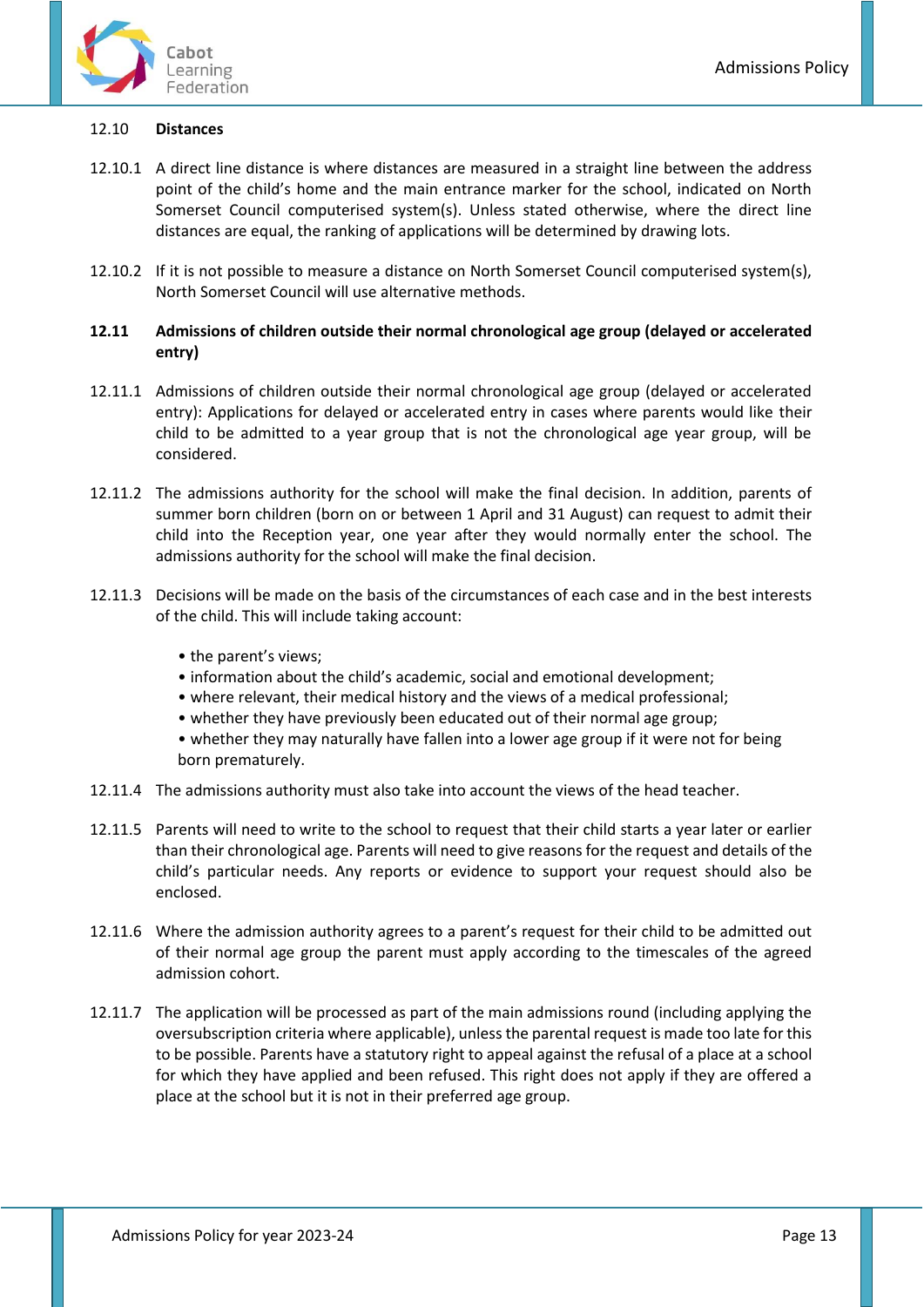

# 12.12 **Appeals**

- 12.12.1 All applicants refused a place have a right of appeal to an independent appeal panel constituted and operated in accordance with the School Admission Appeals Code. Details of how to appeal are included in the outcome email or letter.
- 12.12.2 Statement of Special Educational Needs or Education, Health and Care Plan.
- 12.12.3 Applicants in receipt of a Statement of Educational Needs or Education, Health and Care Plan should contact their SEN Officer to apply for schools.

## 12.13 **Alteration**

12.13.1 It should be noted that this policy is subject to alteration to reflect any changes in legislation, case law, Council policy or to ensure legal compliance.